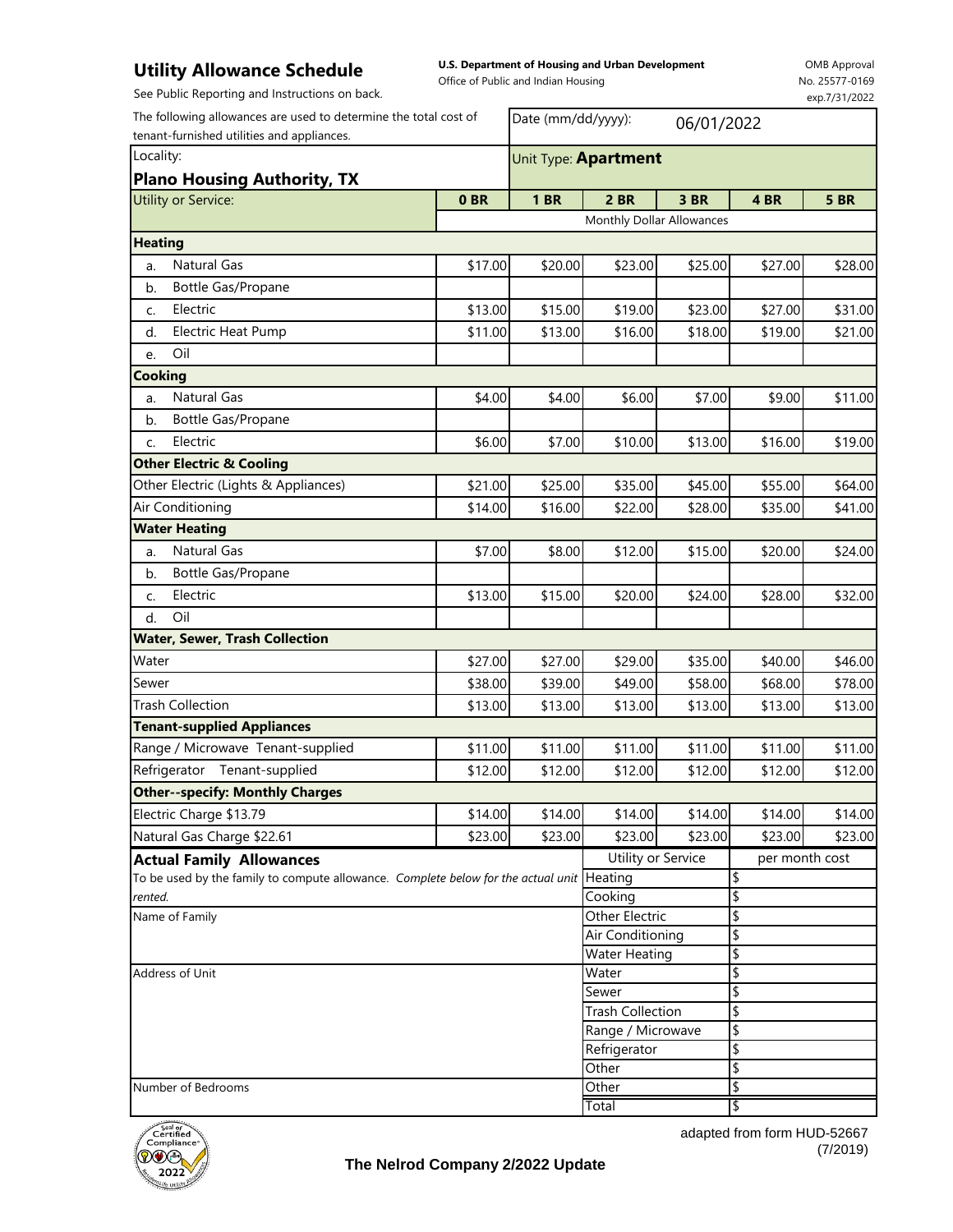## **Utility Allowance Schedule**

**U.S. Department of Housing and Urban Development**  Office of Public and Indian Housing

OMB Approval No. 25577-0169 exp.7/31/2022

See Public Reporting and Instructions on back.

| The following allowances are used to determine the total cost of             |                 | Date (mm/dd/yyyy):<br>06/01/2022     |                           |         |                                 |             |  |                                    |
|------------------------------------------------------------------------------|-----------------|--------------------------------------|---------------------------|---------|---------------------------------|-------------|--|------------------------------------|
| tenant-furished utilities and appliances.<br>Locality:                       |                 | Unit Type: Row House/Townhouse/Semi- |                           |         |                                 |             |  |                                    |
|                                                                              |                 |                                      |                           |         |                                 |             |  | <b>Plano Housing Authority, TX</b> |
| Utility or Service:                                                          | 0 <sub>BR</sub> | <b>1 BR</b>                          | <b>2 BR</b>               | 3 BR    | 4BR                             | <b>5 BR</b> |  |                                    |
|                                                                              |                 |                                      | Monthly Dollar Allowances |         |                                 |             |  |                                    |
| <b>Heating</b>                                                               |                 |                                      |                           |         |                                 |             |  |                                    |
| <b>Natural Gas</b><br>a.                                                     | \$23.00         | \$26.00                              | \$30.00                   | \$32.00 | \$34.00                         | \$38.00     |  |                                    |
| Bottle Gas/Propane<br>b.                                                     |                 |                                      |                           |         |                                 |             |  |                                    |
| Electric<br>C.                                                               | \$19.00         | \$22.00                              | \$27.00                   | \$32.00 | \$37.00                         | \$42.00     |  |                                    |
| <b>Electric Heat Pump</b><br>d.                                              | \$14.00         | \$16.00                              | \$19.00                   | \$21.00 | \$24.00                         | \$26.00     |  |                                    |
| Oil<br>e.                                                                    |                 |                                      |                           |         |                                 |             |  |                                    |
| Cooking                                                                      |                 |                                      |                           |         |                                 |             |  |                                    |
| <b>Natural Gas</b><br>a.                                                     | \$4.00          | \$4.00                               | \$6.00                    | \$7.00  | \$9.00                          | \$11.00     |  |                                    |
| Bottle Gas/Propane<br>b.                                                     |                 |                                      |                           |         |                                 |             |  |                                    |
| Electric<br>C.                                                               | \$6.00          | \$7.00                               | \$10.00                   | \$13.00 | \$16.00                         | \$19.00     |  |                                    |
| <b>Other Electric &amp; Cooling</b>                                          |                 |                                      |                           |         |                                 |             |  |                                    |
| Other Electric (Lights & Appliances)                                         | \$27.00         | \$32.00                              | \$44.00                   | \$56.00 | \$69.00                         | \$81.00     |  |                                    |
| Air Conditioning                                                             | \$13.00         | \$16.00                              | \$27.00                   | \$38.00 | \$49.00                         | \$61.00     |  |                                    |
| <b>Water Heating</b>                                                         |                 |                                      |                           |         |                                 |             |  |                                    |
| <b>Natural Gas</b><br>a.                                                     | \$9.00          | \$11.00                              | \$15.00                   | \$20.00 | \$25.00                         | \$30.00     |  |                                    |
| Bottle Gas/Propane<br>b.                                                     |                 |                                      |                           |         |                                 |             |  |                                    |
| Electric<br>C.                                                               | \$16.00         | \$19.00                              | \$25.00                   | \$30.00 | \$35.00                         | \$41.00     |  |                                    |
| Oil<br>d.                                                                    |                 |                                      |                           |         |                                 |             |  |                                    |
| Water, Sewer, Trash Collection                                               |                 |                                      |                           |         |                                 |             |  |                                    |
| Water                                                                        | \$27.00         | \$27.00                              | \$29.00                   | \$35.00 | \$40.00                         | \$46.00     |  |                                    |
| Sewer                                                                        | \$38.00         | \$39.00                              | \$49.00                   | \$58.00 | \$68.00                         | \$78.00     |  |                                    |
| <b>Trash Collection</b>                                                      | \$13.00         | \$13.00                              | \$13.00                   | \$13.00 | \$13.00                         | \$13.00     |  |                                    |
| <b>Tenant-supplied Appliances</b>                                            |                 |                                      |                           |         |                                 |             |  |                                    |
| Range / Microwave Tenant-supplied                                            | \$11.00         | \$11.00                              | \$11.00                   | \$11.00 | \$11.00                         | \$11.00     |  |                                    |
| Refrigerator Tenant-supplied                                                 | \$12.00         | \$12.00                              | \$12.00                   | \$12.00 | \$12.00                         | \$12.00     |  |                                    |
| <b>Other--specify: Monthly Charges</b>                                       |                 |                                      |                           |         |                                 |             |  |                                    |
| Electric Charge \$13.79                                                      | \$14.00         | \$14.00                              | \$14.00                   | \$14.00 | \$14.00                         | \$14.00     |  |                                    |
| Natural Gas Charge \$22.61                                                   | \$23.00         | \$23.00                              | \$23.00                   | \$23.00 | \$23.00                         | \$23.00     |  |                                    |
| <b>Actual Family Allowances</b>                                              |                 |                                      | Utility or Service        |         | per month cost                  |             |  |                                    |
| To be used by the family to compute allowance. Complete below for the actual |                 |                                      | Heating                   |         | \$                              |             |  |                                    |
| unit rented.                                                                 |                 |                                      | Cooking                   |         | \$                              |             |  |                                    |
| Name of Family                                                               |                 |                                      | Other Electric            |         | $\overline{\boldsymbol{\zeta}}$ |             |  |                                    |
|                                                                              |                 |                                      | <b>Air Conditioning</b>   |         | \$                              |             |  |                                    |
| Address of Unit                                                              |                 | <b>Water Heating</b>                 |                           | \$      |                                 |             |  |                                    |
|                                                                              |                 | Water<br>Sewer                       |                           | \$      |                                 |             |  |                                    |
|                                                                              |                 |                                      | <b>Trash Collection</b>   |         | \$<br>\$                        |             |  |                                    |
|                                                                              |                 |                                      | Range / Microwave         |         | \$                              |             |  |                                    |
|                                                                              |                 |                                      | Refrigerator              |         | \$                              |             |  |                                    |
|                                                                              |                 |                                      | Other                     |         | \$                              |             |  |                                    |
| Number of Bedrooms                                                           |                 |                                      | Other                     |         | \$                              |             |  |                                    |
|                                                                              |                 |                                      | Total                     |         | l\$                             |             |  |                                    |